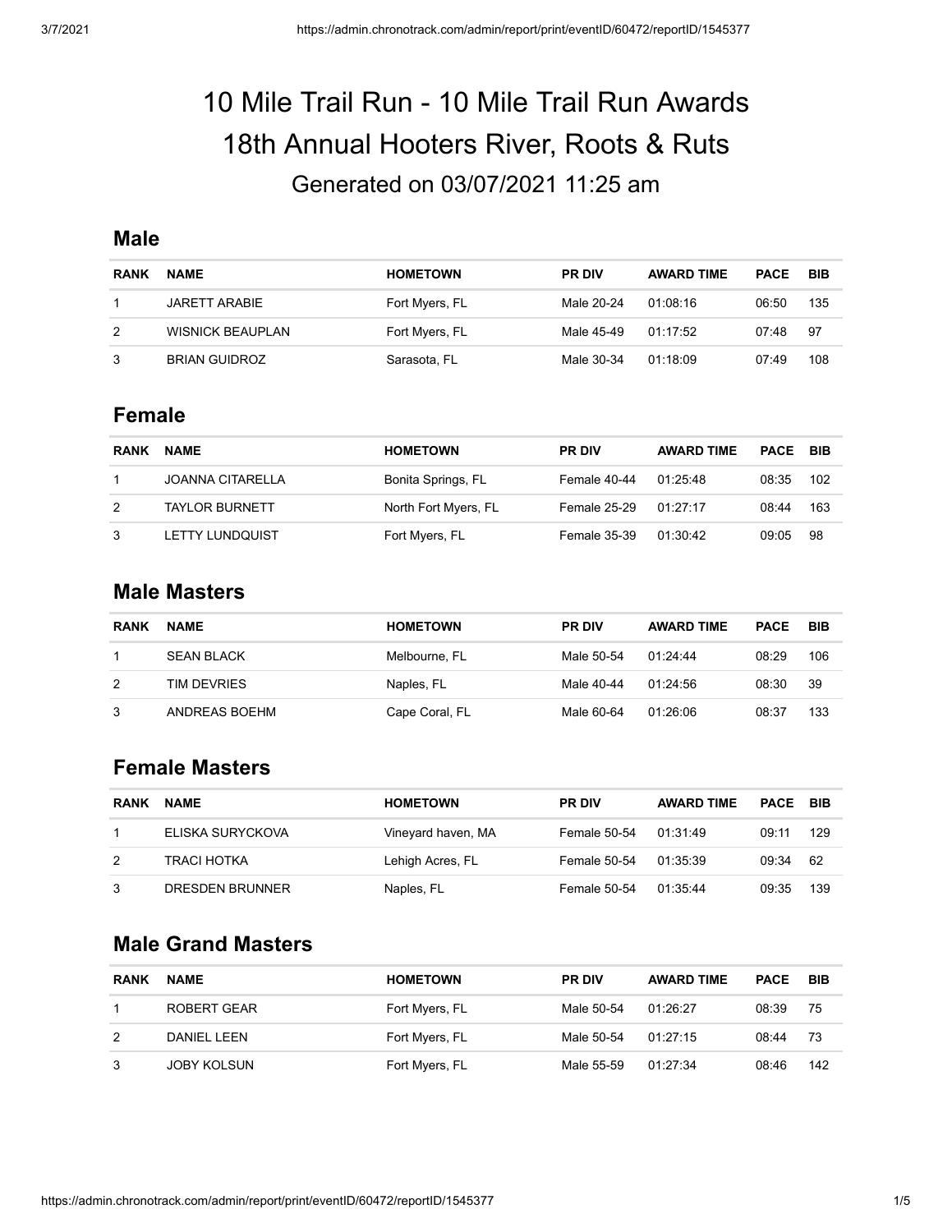# **Female Grand Masters**

| <b>RANK</b> | <b>NAME</b>         | <b>HOMETOWN</b> | <b>PR DIV</b>       | <b>AWARD TIME</b> | <b>PACE BIB</b> |     |
|-------------|---------------------|-----------------|---------------------|-------------------|-----------------|-----|
|             | MICHELLE DEVERELL   | Mason City, IA  | <b>Female 55-59</b> | 01:37:19          | 09:44           | -11 |
|             | <b>DONNA HICKEY</b> | Paducah, KY     | Female 50-54        | 01:37:56          | 09:48           | 100 |
| 3           | ERICA SZILAGYI      | Naples, FL      | Female 60-64        | 01:38:59          | 09:54           | 117 |

# **M Sen. Grand Masters**

| <b>RANK</b> | <b>NAME</b>            | <b>HOMETOWN</b> | <b>PR DIV</b> | <b>AWARD TIME</b> | <b>PACE</b> | BIB |
|-------------|------------------------|-----------------|---------------|-------------------|-------------|-----|
|             | <b>KEVIN MCDERMOTT</b> | Naples, FL      | Male 60-64    | 01:30:30          | 09:03       | 124 |
| 2           | MIKE KRAUSE            | Manito, IL      | Male 65-69    | 01.35.11          | 09:32       | 149 |
| 3           | <b>JAY RICHTER</b>     | Fort Myers, FL  | Male 60-64    | 01:39:21          | 09:57       | 21  |

# **F Sen. Grand Masters**

| <b>RANK</b> | <b>NAME</b>              | <b>HOMETOWN</b> | <b>PR DIV</b> | <b>AWARD TIME</b> | <b>PACE</b> | BIB |
|-------------|--------------------------|-----------------|---------------|-------------------|-------------|-----|
|             | <b>CARMELLA GIULITTO</b> | Naples, FL      | Female 60-64  | 01:40:53          | 10:06       | 103 |
| 2           | ALEXIS VERDERAMO         | Naples, FL      | Female 60-64  | 01:51:11          | 11:08       | -25 |
|             | DONNA MONTGOMERY         | Naples, FL      | Female 60-64  | 01:59:37          | 11:58       | 35  |

## **Male 1-19**

| <b>RANK</b> | <b>NAME</b>          | <b>HOMETOWN</b> | <b>PR DIV</b> | <b>AWARD TIME</b> | <b>PACE</b> | BIB |
|-------------|----------------------|-----------------|---------------|-------------------|-------------|-----|
|             | <b>JACOB BENNETT</b> | Fort Myers, FL  | Male 1-19     | 01:39:00          | 09:54       | 112 |

#### **Female 20-24**

| <b>RANK</b> | <b>NAME</b>             | <b>HOMETOWN</b> | <b>PR DIV</b> | <b>AWARD TIME</b> | <b>PACE</b> | - BIB |
|-------------|-------------------------|-----------------|---------------|-------------------|-------------|-------|
|             | AUNNA MARZEN            | Boca Raton. FL  | Female 20-24  | 02:00:10          | 12:02       | -12   |
| 2           | <b>KELLY HARRINGTON</b> | Estero, FL      | Female 20-24  | 02:38:55          | 15:54       | 110   |

# **Male 25-29**

| <b>RANK</b> | <b>NAME</b>           | <b>HOMETOWN</b>      | <b>PR DIV</b> | <b>AWARD TIME</b> | <b>PACE</b> | BIB |
|-------------|-----------------------|----------------------|---------------|-------------------|-------------|-----|
|             | RANDY BURNETT         | North Fort Myers, FL | Male 25-29    | 01:25:15          | 08:32       | 162 |
| 2           | <b>STEVEN OLIVERI</b> | Fort Myers, FL       | Male 25-29    | 01:30:30          | 09:03       | -17 |
| 3           | <b>JERRY MOORE</b>    | Cape Coral, FL       | Male 25-29    | 01:37:14          | 09:44       | 165 |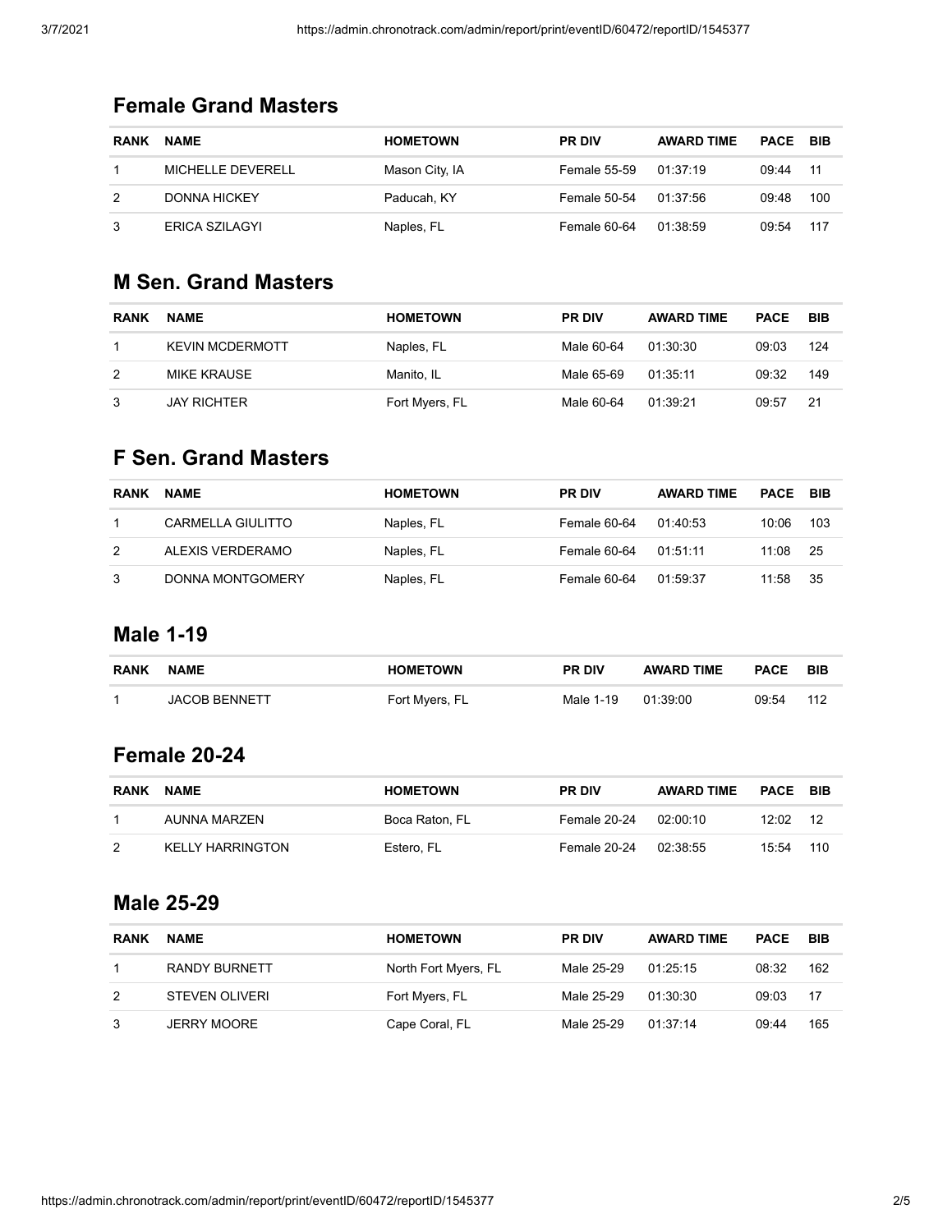# **Female 25-29**

| <b>RANK NAME</b> | <b>HOMETOWN</b> | <b>PR DIV</b>         | AWARD TIME | <b>PACE BIB</b> |    |
|------------------|-----------------|-----------------------|------------|-----------------|----|
| KAYLEY OLIVERI   | Fort Myers, FL  | Female 25-29 01:43:32 |            | 10.22           | 15 |

# **Male 30-34**

| <b>RANK</b> | <b>NAME</b>       | <b>HOMETOWN</b> | <b>PR DIV</b> | <b>AWARD TIME</b> | <b>PACE</b> | BIB |
|-------------|-------------------|-----------------|---------------|-------------------|-------------|-----|
|             | RYAN SONGER       | Cape Coral, FL  | Male 30-34    | 01:25:37          | 08:34       | 147 |
| 2           | <b>KRIS SMITH</b> | LAKELAND. FL    | Male 30-34    | 01.28.12          | 08:50       | 113 |
| 3           | KEVIN KRELL       | Fort Myers, FL  | Male 30-34    | 01.28.36          | 08:52       | 116 |

# **Female 30-34**

| <b>RANK</b> | <b>NAME</b>       | <b>HOMETOWN</b> | <b>PR DIV</b> | <b>AWARD TIME</b> | <b>PACE</b> | – BIB |
|-------------|-------------------|-----------------|---------------|-------------------|-------------|-------|
|             | HAYDEE STAEBELL   | Naples, FL      | Female 30-34  | 01:31:49          | 09:11       | 150   |
| 2           | SANDRA HOUSEWEART | sarasota, FL    | Female 30-34  | 01.35.02          | 09:31       | 160   |
| 3           | MISTY KAPKE       | Fort Myers, FL  | Female 30-34  | 01:37:07          | 09:43       | -94   |

# **Male 35-39**

| <b>RANK</b> | <b>NAME</b>            | <b>HOMETOWN</b> | <b>PR DIV</b> | <b>AWARD TIME</b> | <b>PACE</b> | BIB |
|-------------|------------------------|-----------------|---------------|-------------------|-------------|-----|
|             | <b>JEREMY LUBKEMAN</b> | Cape Coral, FL  | Male 35-39    | 01:28:27          | 08:51       | 18  |
| 2           | <b>SEAN PHAM</b>       | Fort Myers, FL  | Male 35-39    | 01.29.42          | 08:59       | -72 |
| 3           | <b>MARK MCILROY</b>    | Fort Myers, FL  | Male 35-39    | 01.52.46          | 11.17       | 70  |

# **Female 35-39**

| <b>RANK</b> | <b>NAME</b>       | <b>HOMETOWN</b> | <b>PR DIV</b> | <b>AWARD TIME</b> | <b>PACE</b> | BIB |
|-------------|-------------------|-----------------|---------------|-------------------|-------------|-----|
|             | LAUREN UDWARI     | Sarasota, FL    | Female 35-39  | 01:30:51          | 09:06       | 99  |
| 2           | LIANNE MARTIN     | Naples, FL      | Female 35-39  | 01:46:09          | 10:37       | 49  |
| 3           | KATHERINE DOBBINS | Naples, FL      | Female 35-39  | 01:47:25          | 10:45       | 68  |

# **Male 40-44**

| <b>RANK</b> | <b>NAME</b>    | <b>HOMETOWN</b>          | <b>PR DIV</b> | <b>AWARD TIME</b> | <b>PACE</b> | BIB |
|-------------|----------------|--------------------------|---------------|-------------------|-------------|-----|
|             | TIMOTHY WATERS | Fort MyersFort Myers, FL | Male 40-44    | 01 46 23          | 10:39       | 134 |
| 2           | NICK DEPAOLO   | Fort Myers, FL           | Male 40-44    | 02, 10, 43        | 13:05       | 69  |
|             | MICHAEL STONE  | Cape Coral, FL           | Male 40-44    | 02:19:38          | 13:58       | 86  |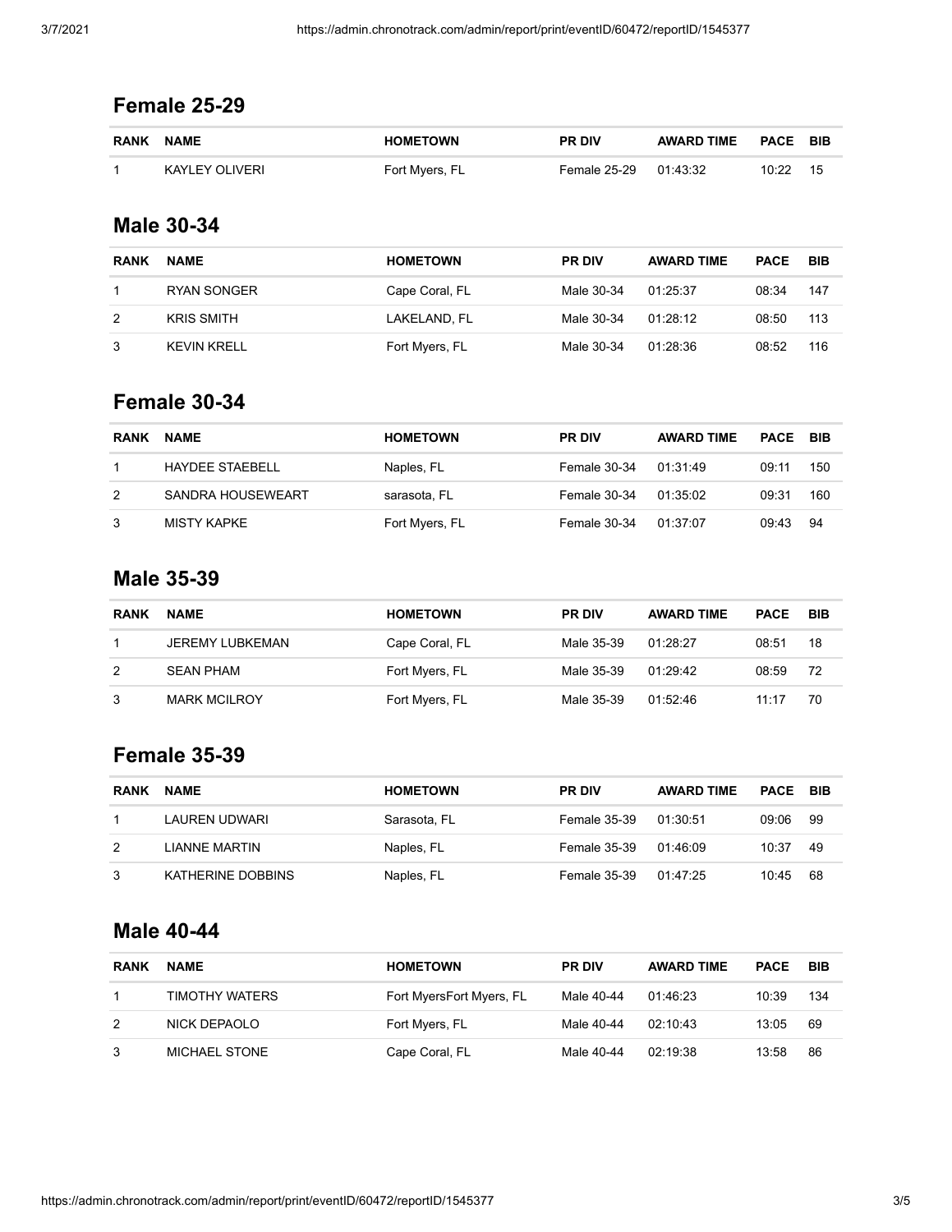# **Female 40-44**

| <b>RANK</b> | <b>NAME</b>        | <b>HOMETOWN</b>  | <b>PR DIV</b> | <b>AWARD TIME</b> | <b>PACE BIB</b> |     |
|-------------|--------------------|------------------|---------------|-------------------|-----------------|-----|
|             | KIM SCHEETZ        | Lehigh Acres, FL | Female 40-44  | 01:43:16          | 10:20           | -61 |
|             | CAROLINA BELKIN    | Delray Beach, FL | Female 40-44  | 01:51:20          | 11:08           | 123 |
|             | <b>BETH PORTER</b> | Fort Myers, FL   | Female 40-44  | 01:52.48          | 11:17           | 45  |

## **Male 45-49**

| <b>RANK</b> | <b>NAME</b>          | <b>HOMETOWN</b> | <b>PR DIV</b> | <b>AWARD TIME</b> | <b>PACE</b> | BIB |
|-------------|----------------------|-----------------|---------------|-------------------|-------------|-----|
|             | CHRIS SCOTT          | Cape Coral, FL  | Male 45-49    | 01:33:03          | 09:19       | 143 |
| 2           | <b>WAYNE HOLCOMB</b> | Fort Myers, FL  | Male 45-49    | 01.41.57          | 10:12       | -32 |
| 3           | MATT VALENTINE       | Fort Myers, FL  | Male 45-49    | 01:42:33          | 10:16       | 14  |

#### **Female 45-49**

| <b>RANK</b> | <b>NAME</b>             | <b>HOMETOWN</b> | <b>PR DIV</b> | <b>AWARD TIME</b> | <b>PACE</b> | – BIB |
|-------------|-------------------------|-----------------|---------------|-------------------|-------------|-------|
|             | <b>JENNIFER WOODSON</b> | Naples, FL      | Female 45-49  | 01:45:51          | 10:36       | 141   |
| 2           | LOUISE SMITH            | Naples, FL      | Female 45-49  | 01:51:19          | 11:08       | -20   |
| 3           | LORI MOORE              | Fort Myers, FL  | Female 45-49  | 01:51:58          | 11:12       | -122  |

# **Male 50-54**

| <b>RANK</b> | <b>NAME</b>           | <b>HOMETOWN</b> | <b>PR DIV</b> | <b>AWARD TIME</b> | <b>PACE</b> | BIB |
|-------------|-----------------------|-----------------|---------------|-------------------|-------------|-----|
|             | JOHN PAUL             | Fort Myers, FL  | Male 50-54    | 01:40:24          | 10:03       | 136 |
| 2           | <b>JERRY LEPINSKE</b> | Fort Myers, FL  | Male 50-54    | 01:43:02          | 10:19       | -9  |
| 3           | LEE GOLDEN            | Fort Myers, FL  | Male 50-54    | 01:48:25          | 10:51       | -37 |

# **Female 50-54**

| <b>RANK</b> | <b>NAME</b>               | <b>HOMETOWN</b>     | <b>PR DIV</b> | <b>AWARD TIME</b> | <b>PACE</b> | BIB  |
|-------------|---------------------------|---------------------|---------------|-------------------|-------------|------|
|             | <b>RENEE SWANTON</b>      | Fort Myers, FL      | Female 50-54  | 01:39:09          | 09:55       | -41  |
| 2           | <b>MADONNA LETOURNEAU</b> | Deerfield Beach, FL | Female 50-54  | 02:08:32          | 12:52       | -125 |
| 3           | YVETTE TAYLOR BENSON      | Naples, FL          | Female 50-54  | 02:09:55          | 13:00       | 159  |

## **Male 55-59**

| <b>RANK</b> | <b>NAME</b>  | <b>HOMETOWN</b> | <b>PR DIV</b> | <b>AWARD TIME</b> | <b>PACE</b> | BIB |
|-------------|--------------|-----------------|---------------|-------------------|-------------|-----|
|             | JOHN SCOTT   | Cape Coral, FL  | Male 55-59    | 01:28:23          | 08:51       | 152 |
| 2           | ADRIAN GOODE | Naples, FL      | Male 55-59    | 01.28.27          | 08:51       | 96  |
| 3           | DAVID SHORR  | Naples, FL      | Male 55-59    | 01:37:30          | 09:45       | 101 |